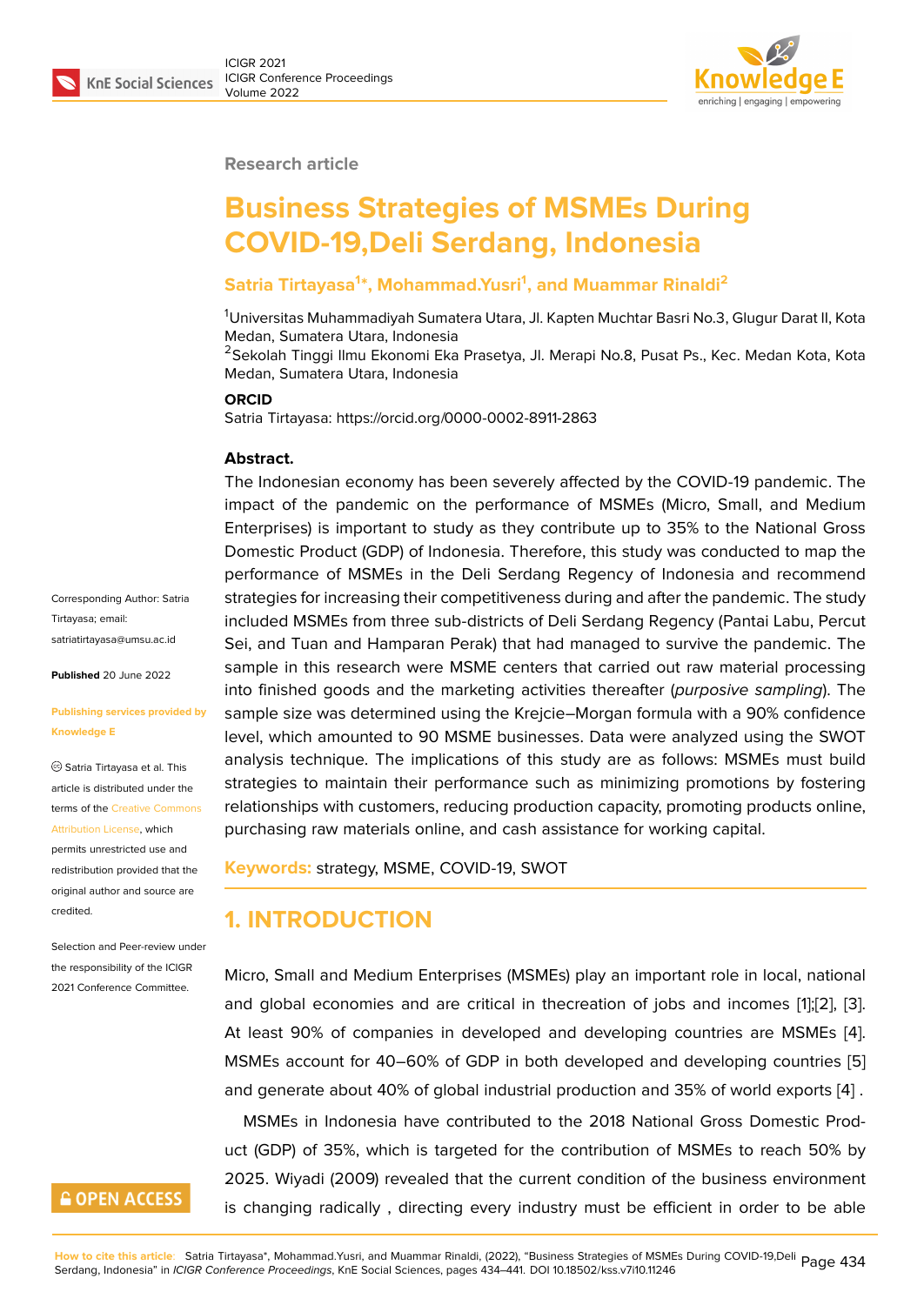to compete with domestic products. The way the industry must be able to offer good quality products at low prices to consumers. Therefore, competitiveness must exist in every industry.

The current COVID-19 pandemic has hit nearly 209 countries around the world [6]. Various policies to reduce and stop this pandemic were carried out by the government, including social distancing, physical distancing, large-scale social restrictions (PSBB), and prohibitions for traveling (mudik). On the other hand, this policy is beneficial [fo](#page-7-0)r public health resilience, but has a significant economic impact on the business world in Indonesia, including MSMEs.

As a result of the implementation of *social distancing* and Limited Lockdown (PPKM) policies to avoid the transmission of the Corona virus. Furthermore, the psychological impact felt by consumers is the fear of buying goods. The role of the government in helping MSMEs will affect the wheels of the MSME economy in Indonesia and specifically in Deli Serdang Regency is very necessary.

Based on these problems above, it is necessary to formulate a strategy by the regional government so that the competitiveness of MSME that are able to survive the Covid-19 pandemic and improve their business performance. Therefore, SWOT approach is one method used to Obtain the strategy of increasing the competitiveness of MSMEs in Deli Serdang when Covid-19. Therefore, this study Aimed to mapping the performance of MSME centers in Deli Serdang Regency and producing strategies to increase the competitiveness of MSME centers in Deli Serdang Regency during Covid-19. The results of this study are expected to contribute to the Regional Government of Deli Serdang Regency to make strategies in dealing with the regional economy during the Covid-19, especially the MSME sector.

### **2. LITERATURE REVIEW**

#### **2.1. SWOT ANALYSIS**

SWOT analysis define SWOT 'as a means to systematically analyze an organization's internal management capability and its external environment" which is key for decision making.(Hai, 2001), [7].SWOT analysis is used to categorize business issues into four (4) categories, namely Strengths, Weaknesses, Opportunities, and Threats, which are the most widely used tools in determining business strategy ([8]; [9]). SWOT analysis is an effective way to coll[ec](#page-7-1)t information and classify information, describe the main problems, and generate ideas for strategic planning for the company [10]. SWOT analysis describes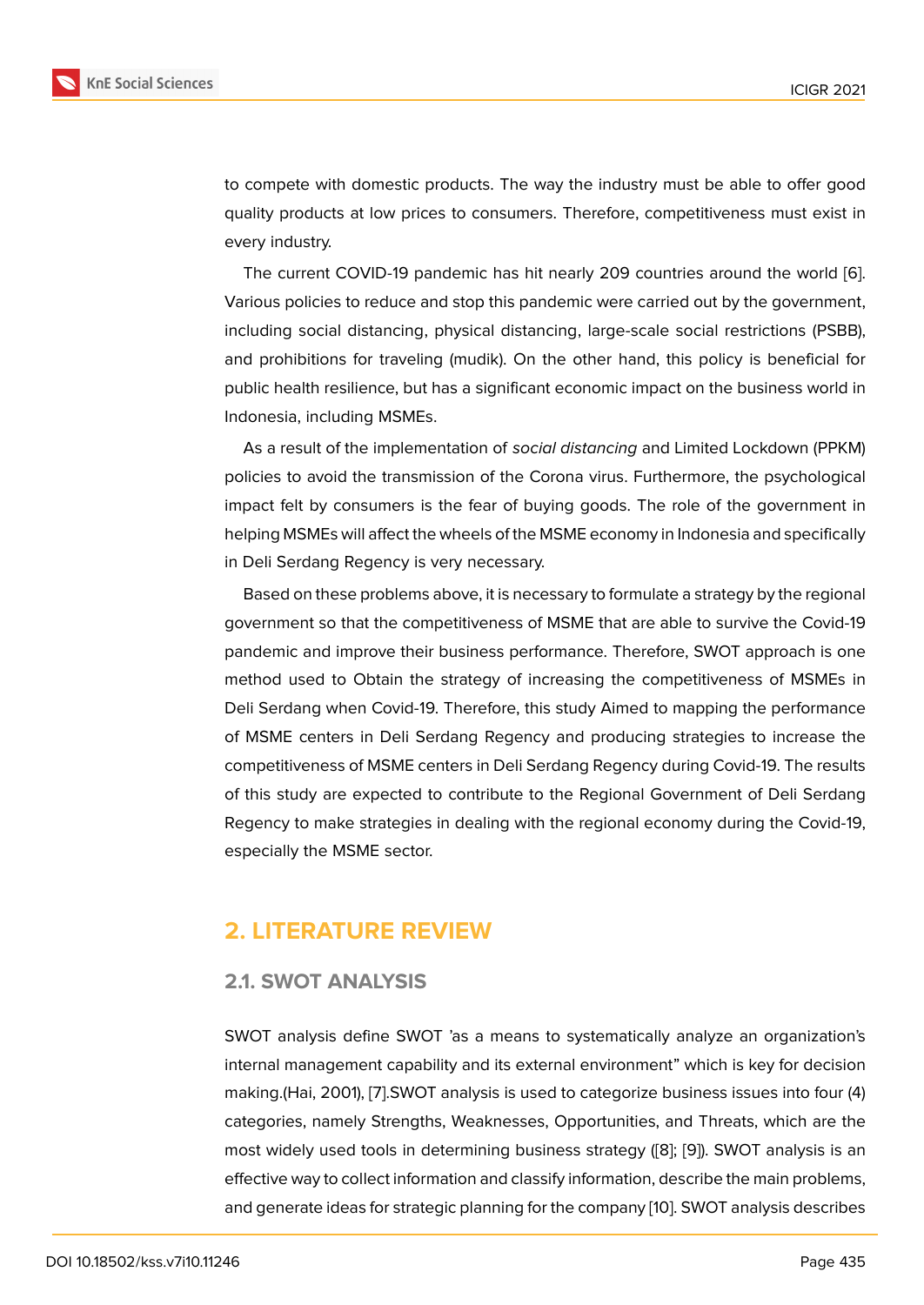the relationship between the company and the business environment, both external environmental factors and company internal environmental factors [11]. Researchers in the field of strategic management agree that SWOT analysis provides a foundation for companies to compete, by looking at the impact of external and internal variables of the company, [12], and [13], and [9] .

#### **2.2. Extern[al](#page-7-2) Anal[ys](#page-7-3)is**

The competitive model (Five Force Model) Michel.E. Porter is used to analyze the opportunities and threats of MSME businesses, while the indicators are: potential competitors, competing power suppliers, competing power buyers, competition between companies, and substitute products [12]

#### **2.3. Internal Analy[sis](#page-7-2)**

In this study, the *Value Chain* Model is used to analyze the strengths and weaknesses of MSME businesses. The indicators are: raw materials, operations, finished materials and logistics, sales, services, human resources, finance, and infrastructure procurement, technology/processing machines. [12]

## **3. RESEARCH METHO[D](#page-7-2)**

The population of this research is Micro, Small and Medium Enterprises (MSMEs) in Deli Serdang Regency whose number is unknown. In this study, the researchers chose MSMEs that carried out the activities of processing raw materials, processes, finished materials, and marketing as sampling ( *purposive sampling*. The determination of the sample is divided based on geographical characteristics, namely the Coastal Zone (sampling area). Furthermore, the calculation of the number of samples is carried out using the Krejcie-Morgan formula with a 90% confidence level. The formula is based on the number of respondents who will be scrutinized as much as 90 enterprises SMEs .

Data collection methods were carried out by distributing questionnaires to respondents who were carried out directly, where the surveyors met with entrepreneurs of each MSME center, where information on the location of MSME centers was obtained by sub-district officials. Respondents' answers were done using a google form.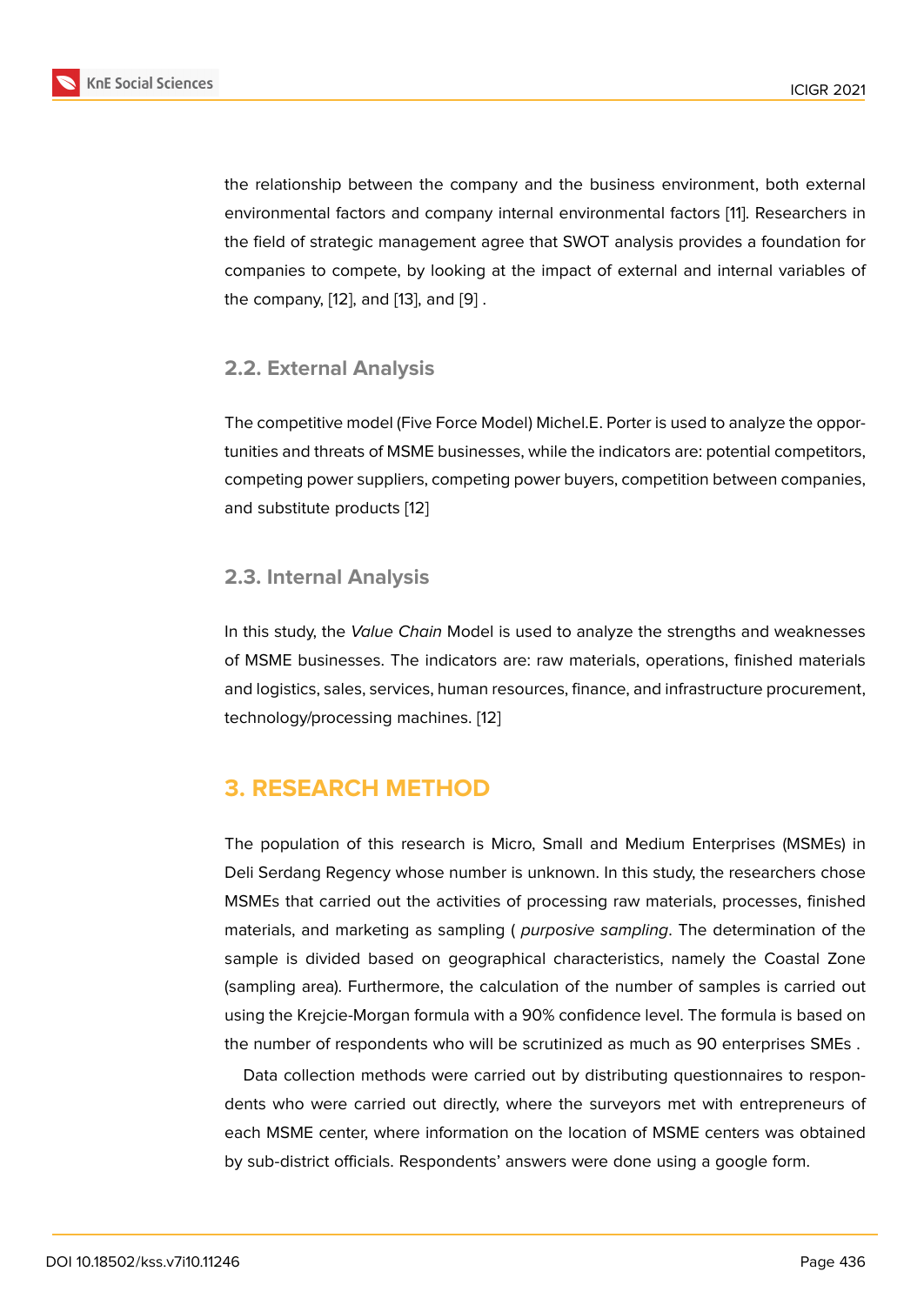

## **4. DATA ANALYSIS**

The data analysis used is quantitative descriptive analysis, which consists of: identifying the impact of Covid-19 on MSME performance, SWOT identification (Internal and External) and weighting scale of 1 (not good) (medium (2), good ( 3) , and Very Good (4) Then calculate the value of the weight and rating of this study using a formula, such as:

Futhemore, SWOT Matrix Mapping was carried out to determine the position of SME's in Deli Serdang Regency during the 19th Pandemic in Quadrant I, Quadrant II, Quadrant III and Quadrant IV. Furthermore, to create strategies and combine strategies as a recommended strategy.

## **5. RESEARCH FINDINGS**

#### **5.1. A. MSME Profile**

Deli Serdang Regency is one of the regencies in North Sumatra Province. Deli Serdang Regency has an area of 2,497.72 Km or about 3.34 percent of the area of North Sumatra Province. Deli Serdang Regency consists of 22 districts. The locations of 22 sub-districts are classified into 3 zones, namely the mountainous zone of 10 sub- districts, the urban zone of 8 sub-districts and the coastal zone of 3 sub-districts. The dominant MSMEs are SMEs of the home- based food industry, such as: tofu, tempe, snacks, bread, cakes, meatballs , crackers, and salted fish. The beverage industry consists of SMEs selling fruit juices, traditional drinks, tea/coffee shops and restaurants. Meanwhile, handicraft SMEs consist of: rattan baskets, welding workshops, building materials, glass/mirrors, decorative flower/flower boards, tombstones, and convection (see table 1).

| <b>Types of MSME's</b> | Coastal<br>Zone |
|------------------------|-----------------|
| Food                   | 36              |
| <b>Drink</b>           | 36              |
| <b>Handicrafts</b>     | 18              |
| <b>AMOUNT</b>          | 90              |

#### **5.2. SWOT ANALYSIS**

The score from the IFAS analysis is -1.19, Meanwhile the score from the EFAS analysis is -1.53. These results indicate that this analysis is in quadrant III, as shown below: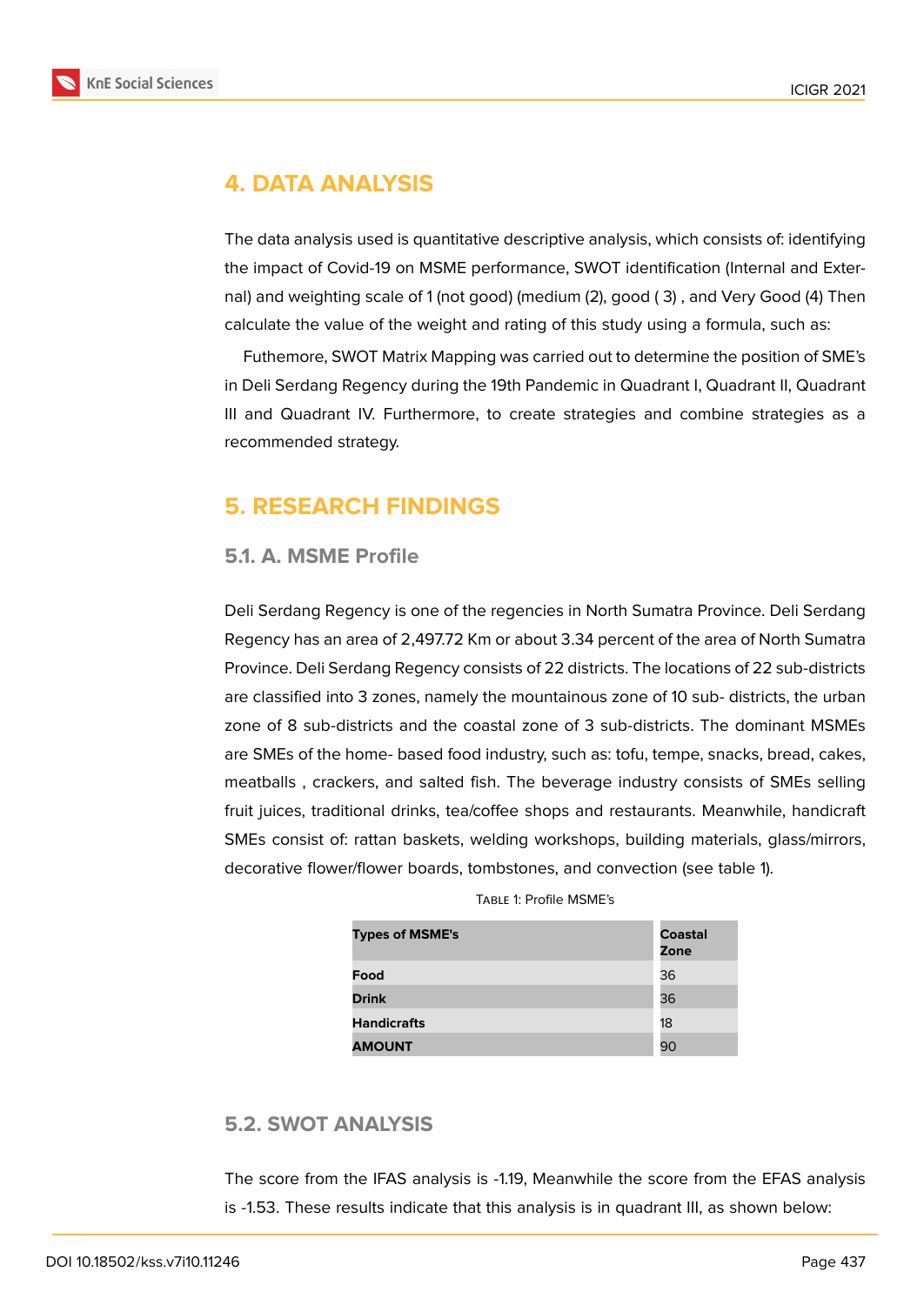

| <b>IFAS</b>                                                       | <b>WEIGHT RATING</b> |      | <b>SCORE</b> |
|-------------------------------------------------------------------|----------------------|------|--------------|
| Strength                                                          |                      |      |              |
| Not reducing the number of employees 0.11<br>during covid         |                      | 3.59 | 0.39         |
| Have a higher quality product than compet- 0.12<br>ing products   |                      | 3.31 | 0.40         |
| The price of the product sold is cheaper than 0.12<br>competitors |                      | 2.60 | 0.30         |
| <b>Amount</b>                                                     | 0.35                 |      | 1.09         |
| Weakness                                                          |                      |      |              |
| Promotions that are carried out are less 0.12<br>effective        |                      | 3.59 | 0.45         |
| Production activities carried out are still 0.14<br>manual        |                      | 3.38 | 0.48         |
| The packaging design that is owned is still 0.12<br>simple.       |                      | 3.31 | 0.41         |
| Businesses not yet using online marketing                         | 0.13                 | 3.64 | 0.48         |
| Unstable raw material prices                                      | 0.13                 | 3.52 | 0.46         |
| <b>Amount</b>                                                     | 0.65                 |      | 2.28         |
| (SW)                                                              |                      |      | $-1.19$      |

Table 2: Internal Factor Analysis Summary (IFAS)

Table 3: External Factor Analysis Summary (EFAS)

| <b>EFAS</b>                                                                                 | <b>WEIGHT RATING</b> |      | <b>SCORE</b> |
|---------------------------------------------------------------------------------------------|----------------------|------|--------------|
| Opportunity                                                                                 |                      |      |              |
| The use of Information Technology plays a 0.19<br>very important role in market development |                      | 3.30 | 0.62         |
| <b>Amount</b>                                                                               | 0.19                 |      | 0.62         |
| <b>Threats</b>                                                                              |                      |      |              |
| Businesses do not have a fixed market                                                       | 0.13                 | 2.27 | 0.29         |
| Consumer purchasing power decreases                                                         | 0.07                 | 1.26 | 0.09         |
| Demand for products and/or services is not 0.08<br>smooth                                   |                      | 1.41 | 0.11         |
| Consumers switch their purchases to other 0.17<br>products                                  |                      | 2.92 | 0.49         |
| Competitors are already selling online                                                      | 0.17                 | 2.95 | 0.50         |
| The government has not provided the 0.19<br>Assistance Program                              |                      | 3.42 | 0.67         |
| <b>Amount</b>                                                                               | 0.81                 |      | 2.15         |
| (OT)                                                                                        |                      |      | $-1.53$      |

## **5.3. Turn Around Strategy**

## **5.4. Diservication Strategy**

From the picture above, it can be seen that IFAS and EFAS are in a **Defensive Strategy.**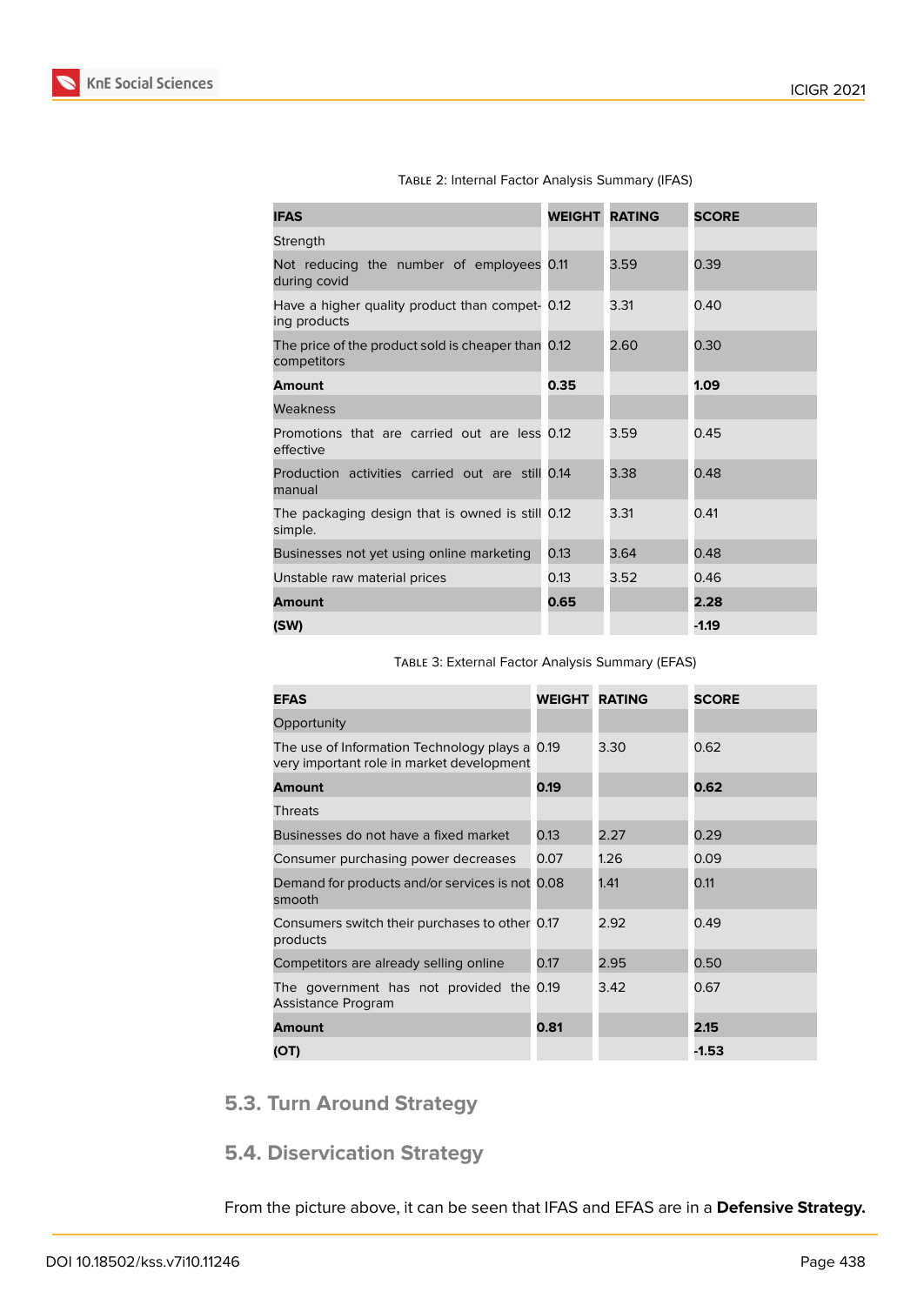

**Figure** 1: Quadrant Results.

Table 4: RESULTS OF SWOT ANALYSIS

| <b>SO STRATEGIES</b>                                                                                                  | <b>WO STRATEGIES</b>                                                                                                                                       |
|-----------------------------------------------------------------------------------------------------------------------|------------------------------------------------------------------------------------------------------------------------------------------------------------|
| <b>1.</b> Increased production capacity                                                                               | 1. Use of E-commerce                                                                                                                                       |
| <b>ST STRATEGIES</b>                                                                                                  | <b>WT STRATEGIES</b>                                                                                                                                       |
| Reduction of working hours/ Reduced production Minimize promotions by building rela-<br>capacity. Reduce product size | tionships with customers Reduced pro-<br>duction capacity Product promotion<br>online Purchase raw materials online<br>Cash assistance for working capital |

## **6. CONCLUSION**

1. Based on the SWOT analysis, the selected grand strategy is in Quadrant III, namely the

#### *Defensive Strategy*

(WT).

- 1. The recommended strategies based on the SWOT Matrix are:
- 2. Minimize promotions by building relationships with customers
- 3. Reduced production capacity
- 4. Product promotion online
- 5. Purchase raw materials online
- 6. Cash assistance for working capital

## **7. IMPLICATION**

The research implication are follows :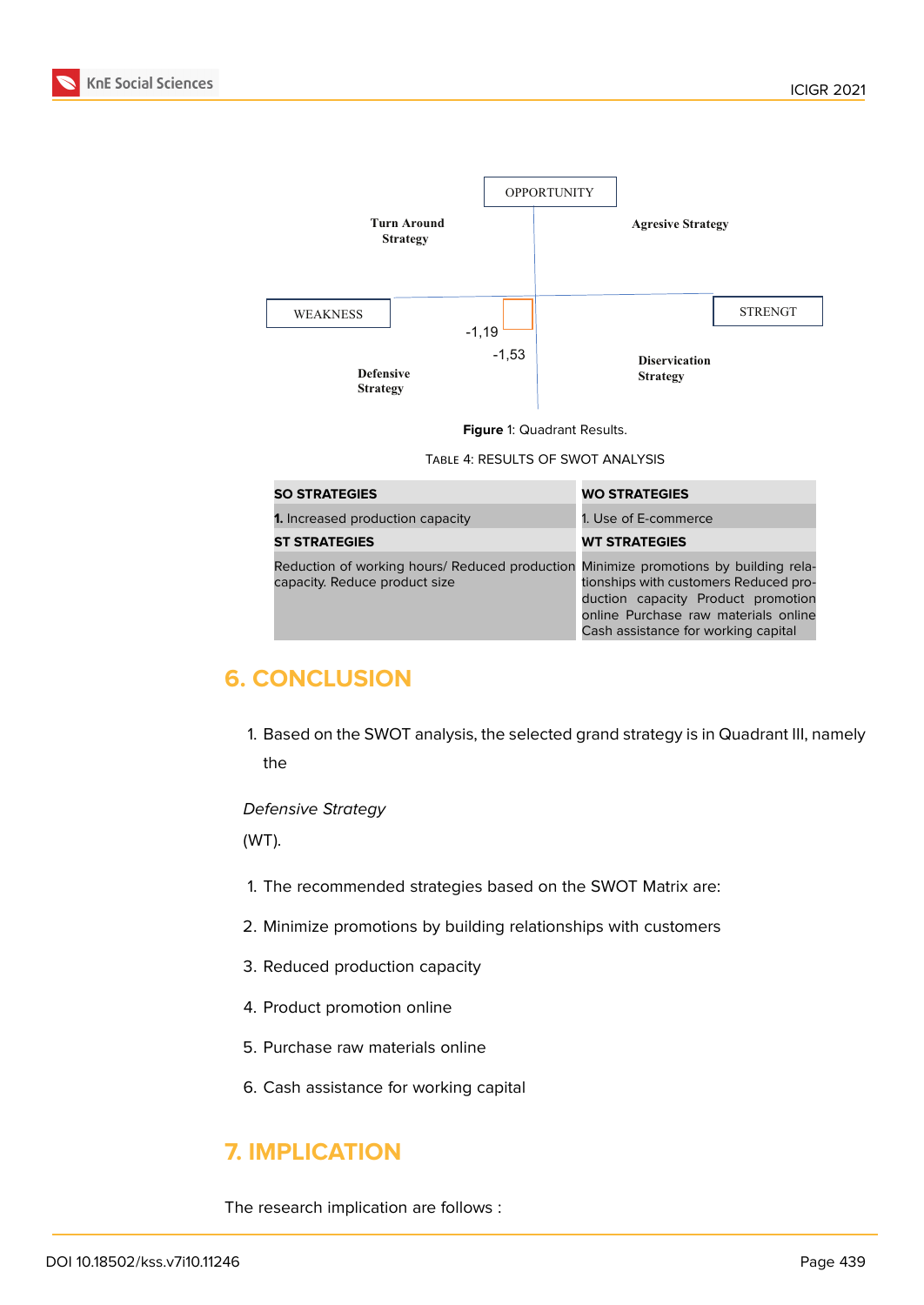

- 1. The increasing price of raw materials during Covid-19, the strategies carried out by the Regency Government are: the Department of Industry and Trade and Trade conduct market operations and the Department of Agriculture needs to consider soybean cultivation regarding the information system on the availability of soybeans as raw materials for tempe and tofu.
- 2. For businesses that do not have credit loans, the strategy taken by the Regency Government is: Providing Access to Capital for Bankable MSME Actors (Never Borrowed Money from a Bank).
- 3. Production activities carried out are still traditional/manual (food and beverage sector), the strategies carried out by the Regency Government are: Training and assistance in the production process of the food and beverage sector.
- 4. Businesses have not used online marketing, the strategies carried out by the Regency Government are: Facilitating the marketing of MSME products through Online Marketing.
- 5. During a pandemic, demand for products and/or services is not smooth, the strategies carried out are market segmentation training (STP) and product marketing strategies.

### **References**

- <span id="page-6-0"></span>[1] Chowdhury S. Impact of global crisis on small and medium enterprises. Global Business Review. 2011;12(3):377–399.
- <span id="page-6-1"></span>[2] Chatterjee R, Shiwaku K, Gupta RD, Nakano G, Shaw R. Bangkok to Sendai and beyond: Implications for disaster risk reduction in Asia. International Journal of Disaster Risk Science. 2015;6(2):177–188. https://doi.org/10.1007/s13753-015-0055-4
- <span id="page-6-2"></span>[3] Bohn S, Mejia MC, Lafortune J. The economic toll of Covid-19 on small business. Public Policy Institute of California;USA. 2020.
- <span id="page-6-3"></span>[4] Mbuyisa B, Leonard A. The role of ICT use in SMEs towards poverty reduction: A systematic literature review. Journal of International Development. 2017;29(2):159– 197.
- <span id="page-6-4"></span>[5] Igwe PA, Amaugo AN, Ogundana OM, Egere OM, Anigbo JA. Factors affecting the investment climate, SMEs productivity and entrepreneurship in Nigeria. European Journal of Sustainable Development. 2018;7(1):182–200. https://doi.org/10.14207/ejsd.2018.v7n1p182